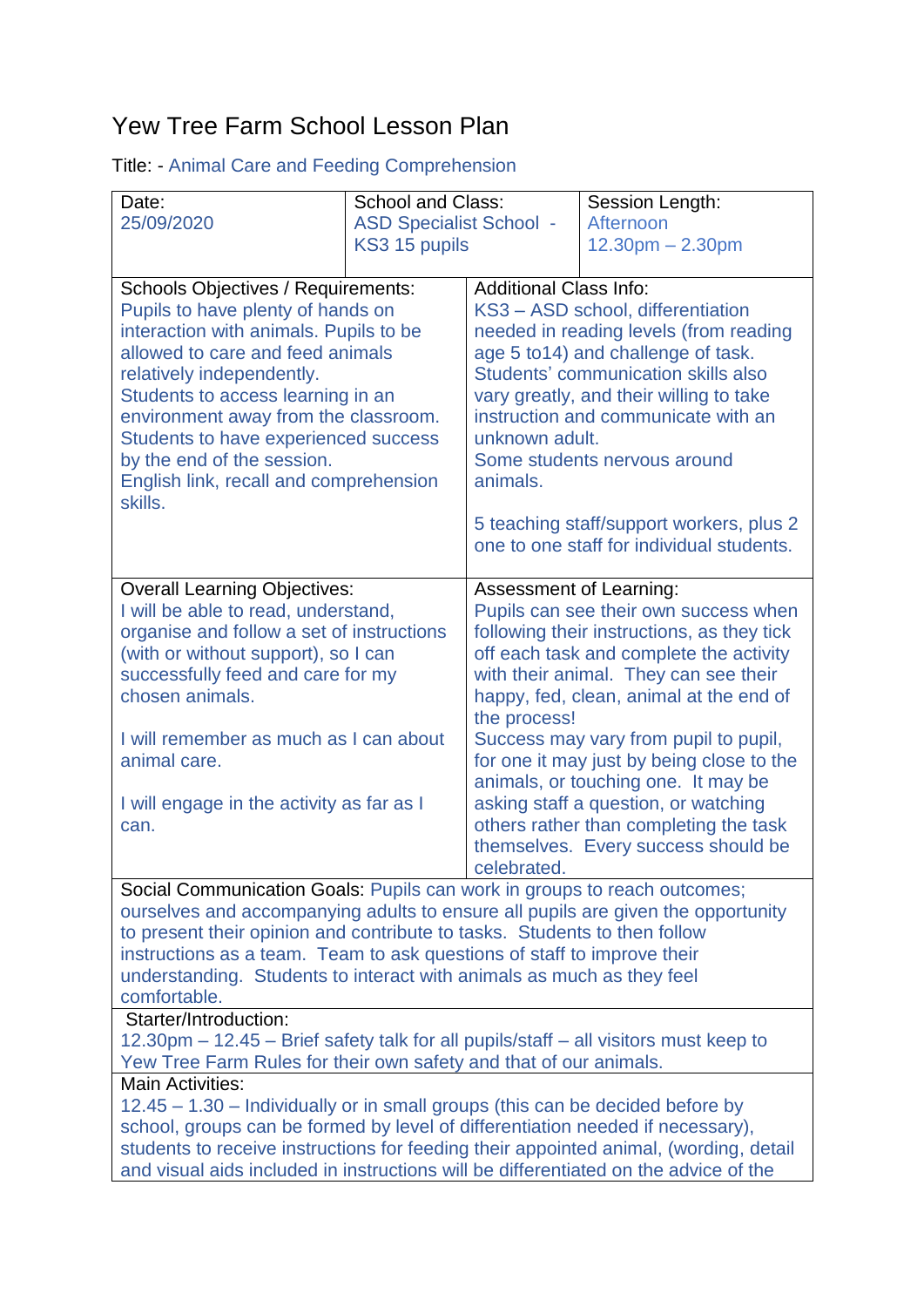classroom teacher). However these instructions will not be in the correct order, using their experience of animal care and understanding of the text, students to organise instructions into the correct order Teams to follow their instructions to ensure their appointed animal can be successfully fed, this will include preparing the food for the animals, moving the animals if necessary, cleaning feeding equipment and feeding animals the correct amount of food. They may need to make changes to the instructions as they go. Instruction can include tick boxes, so pupils can approach the task, one manageable step at a time and visualise their progress.

1.35 – 2.10 Students to repeat the activity, this time focusing on animal care. This may include grooming the animals, cleaning them out, re-locating them to runs, stables etc. Groups can change animals at this point depending on school preferences.

Extension – Start writing an instruction manual for your chosen animal to produce neatly for display when you return to school.

Plenary:

2.10. – 2.30 –Tidy up time - students to return all equipment used to the correct location and ensure all animals are returned to enclosures.

| Differentiation:            | Resources:                 | Support needed from         |
|-----------------------------|----------------------------|-----------------------------|
| Groups to be advised by     | Differentiated animal feed | <b>School Staff:</b>        |
| school staff -              | and care instructions.     | School staff to ensure that |
| differentiated instructions | All necessary equipment    | pupils keep to the farm     |
| can then be provided.       | needed for feeding and     | rules and guidelines as     |
| Differentiation can also be | caring for animals.        | stated in morning talk.     |
| through support, outcome    | Quiet space inside and     |                             |
| and animal.                 | outside away from          |                             |
|                             | animals, for children to   |                             |
|                             | spend time if necessary.   |                             |
|                             |                            |                             |

Learning/Ideas and Activities to take back to school:

Please feel free to complete any work based on your experience and return it next week for us to display.

In English pupils can use their experience to write instruction manuals for any of our animals, or write a poem, story, comic strip or descriptive piece based on what you have seen. In maths pupils could complete calculations based on our animals and how much feed we need. Perhaps you could produce some art work or music based on our animals.

Possible development on further visits to Yew Tree Farm:

Further visits to the farm could involve groups alternating the animals they have worked with. You could come another time of year to plant our allotments, or harvest and cook using our fruit. A lesson could be prepared on how we produce meat and animal products on the farm, with the opportunity for another taste test. We can also link sessions to Maths, English, History, Geography, Cultural Capital and more.